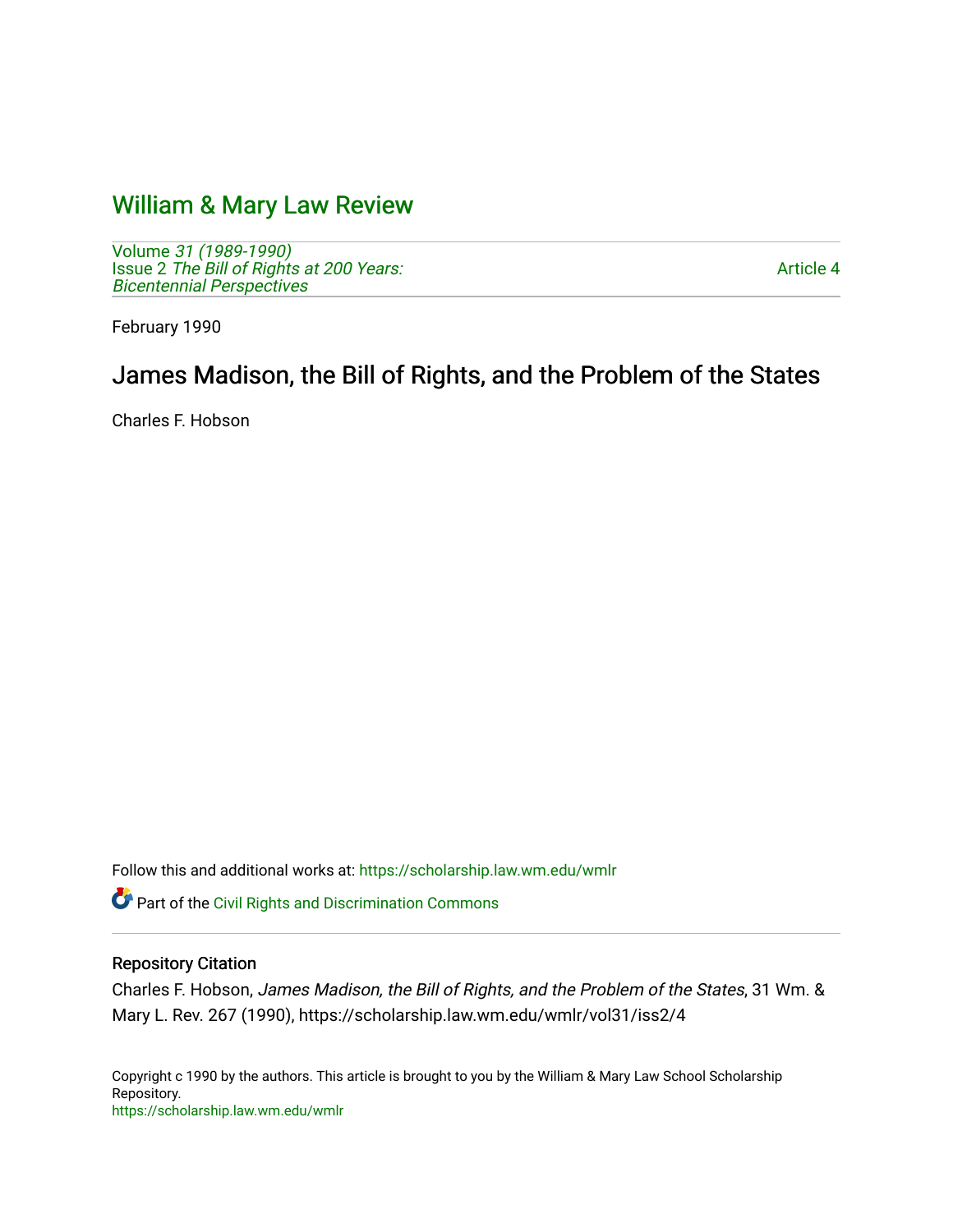### JAMES MADISON, THE BILL OF RIGHTS, AND THE PROBLEM OF THE STATES

#### CHARLES F. HOBSON\*

As one who has been involved for some years in preparing annotated editions of the papers of two American founders (first James Madison and now John Marshall), I am delighted to see the excellent use Professor Rakove has made of the Madison edition<sup>1</sup> in this and in other recent articles that have established him as a leading Madison scholar.2 It is perhaps not too much of an exaggeration to attribute the recent proliferation of Madison studies to the availability of the modern edition of the great statesman's papers. Most happily for the bicentennial, the volumes covering the origins and ratification of the Constitution were out some years before that event. Of course, the bicentennial itself would have sparked renewed interest in Madison, and Rakove and other scholars could have executed their studies without having this edition at their fingertips. I claim no more than that the edition has greatly facilitated their research and their quest for new insights into Madison's thought. Mr. Rakove's forte is close readings of texts, analyzing and comparing them to reveal subtleties and nuances, with a sensitive awareness of the circumstances in which they were written. This kind of intensive study of texts in context is precisely what these modern scholarly editions encourage students to undertake.

Having read the same texts as Professor Rakove, I find his interpretation of Madison persuasive. Emphasizing the changing, developmental quality of the founder's thought, Rakove sees Madison's as anything but a rigid, doctrinaire mind. He takes Madison's

**<sup>\*</sup>** Editor, The Papers of John Marshall, Institute of Early American History and Culture. A.B., Brown University, 1965; Ph.D., Emory University, 1971.

<sup>1.</sup> THE PAPERS **OF JAMES MADISON** (W. Hutchinson, W. Rachal, R. Rutland, **C.** Hobson, F. Teute & T. Mason eds. 1962-present).

<sup>2.</sup> Rakove, *The Madisonian Theory of Rights,* 31 **WM.** & **MARY** L. REV. 245 (1990); Rakove, *The Madisonian Moment,* 55 U. **CHI.** L. REv. 473 (1988); Rakove, *James Madison and the Bill of Rights,* **THIS CONST.,** Spring/Summer 1988, at 4; Rakove, *Mr. Meese, Meet Mr. Madison,* **ATLANTIC,** Dec. 1986, at 77.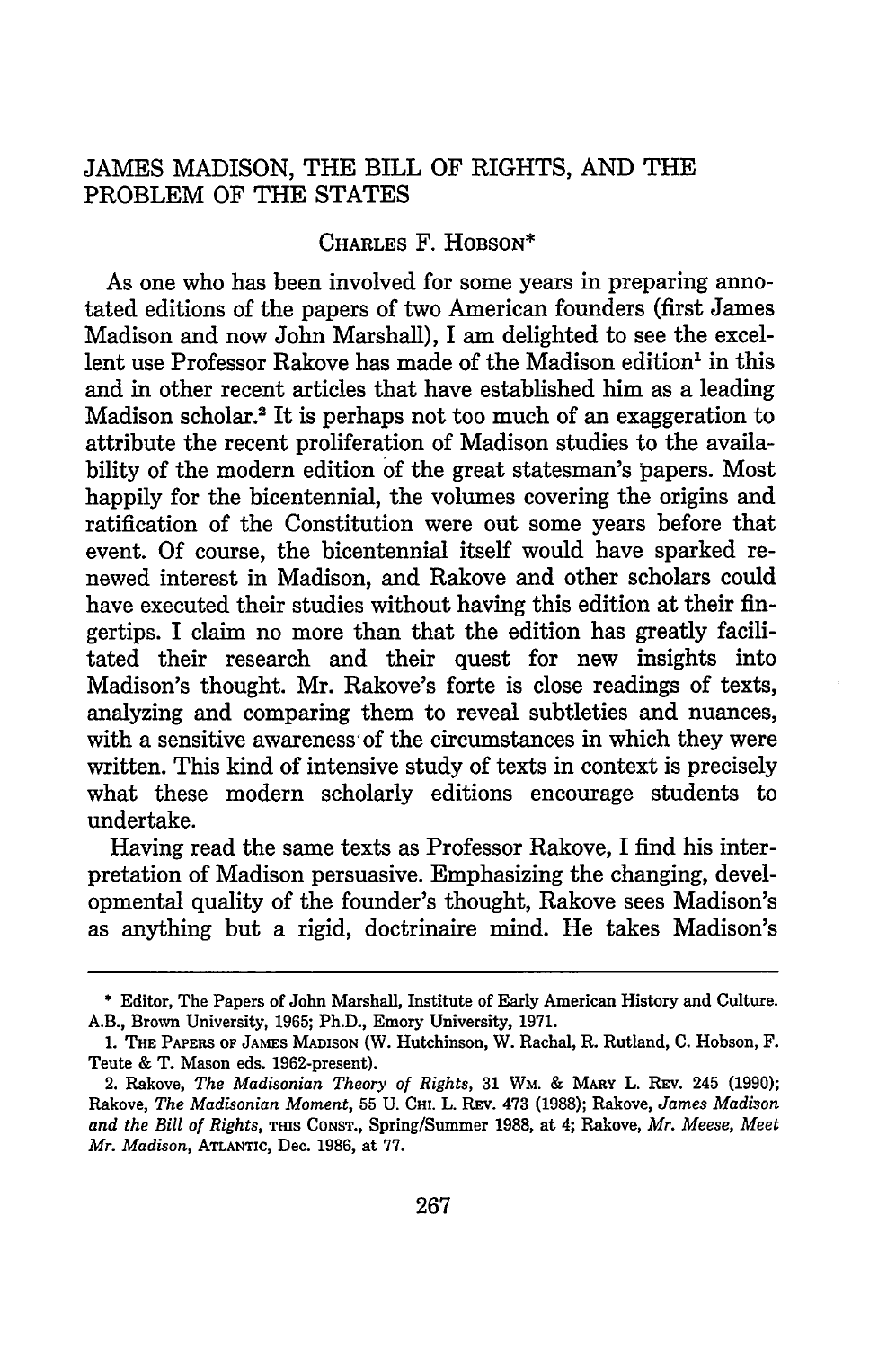skepticism about bills  $\mathbf{\hat{\mathcal{C}}}$  rights as a starting point for an illuminating inquiry into the statesman's thinking about rights and liberties. Madison, he notes, has the best claim of anyone to be called "father" of the American Bill of Rights, despite his doubts about the efficacy of what he termed "parchment barriers" in protecting fundamental rights.' Uncertain as Madison was about the value of a constitutional enumeration of rights, no one thought more deeply about the problem of safeguarding such rights in a republican society. Among the founding fathers, Madison is perhaps the only one who could be called a civil libertarian by the rigorous standards of the American Civil Liberties Union.

The bicentennial of the Bill of Rights will be the occasion of much inflated rhetoric commemorating the birth of our great charter of liberties. We will praise the framers for wisely, if belatedly, annexing these crucial amendments. For the sake of historical accuracy, however, we must avoid bestowing too much credit on the founders. The Bill of Rights that is justly celebrated and cherished by modern civil libertarians is largely a twentieth-century achievement, having only a tenuous connection with events 200 years ago. The original Bill of Rights arose less from a concern to protect individual liberty against governmental power than from a desire to promote political harmony. Its adoption was largely a historical accident, an unintended consequence of the debate over the ratification of the Constitution. The demand for a bill of rights by Antifederalist opponents of the Constitution was but one part-and not the most important part-of a larger campaign to dilute if not abolish some of the substantive powers of the federal government. To them the essential purpose of a bill of rights was to protect state rights, not individual rights. Indeed, they saw no distinction between the two. They bitterly complained that a bill of rights without further substantive alterations was "little better than whip-syllabub, frothy and full of wind, formed only to please the palate."4 **A** variant metaphor likened a bill of rights to "a tub

**<sup>3.</sup>** Rakove, *The Madisonian Theory of Rights, supra* note 2, at 254 (quoting Letter from James Madison to Thomas Jefferson (Oct. **17, 1788),** *reprinted in* **11** THE PAPERS OF **JAMES MADISON 295, 297 (1977)).**

<sup>4.</sup> Speech **by** Aedanus Burke Before the **U.S.** House of Representatives (Aug. **15, 1789),** *reprinted in* **1 ANNALS OF CONG.** 745 **(J.** Gales ed. **1789).**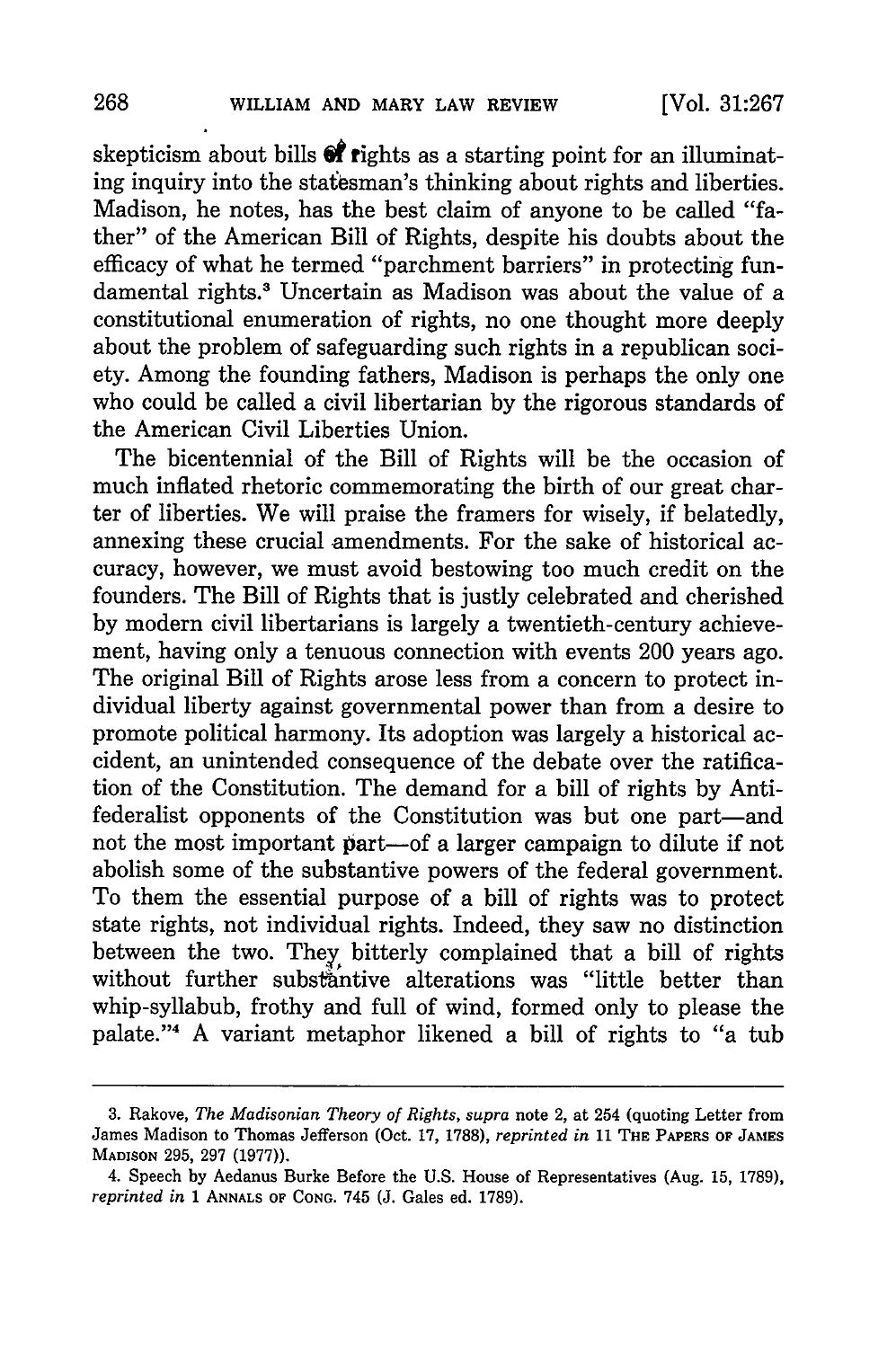thrown out to a whale, to secure the freight of the ship and its peaceable voyage."<sup>5</sup>

For more than a century after its enactment, the Bill of Rights remained a minor appendage to the original Constitution, a negligible source of constitutional adjudication. In this century the Supreme Court brought about a gradual yet revolutionary transformation of the Bill of Rights. Under its interpretation of the due process clause of the fourteenth amendment, the Court held that rights enumerated in the first eight amendments could operate as restrictions on state governments. Judicial interpretation in effect created a "Second Bill of Rights" that now operates almost exclusively against state and local legislation.<sup>6</sup> Its role in our constitutional system has become, for all practical purposes, the opposite of what those who clamored most loudly for the addition of a bill of rights in 1788 and 1789 intended it to be. I hasten to add that in saying that this unforeseen development was not part of the "original intention" of 1789, I do not mean to suggest that it lacks validity, historical or otherwise.

As a historian and student of Madison's thought, I instinctively recoil at attempts to enlist this eighteenth-century statesman on one side or another of our present-day debates. Nevertheless, at the risk of committing an anachronism, I would like to suggest that Madison would have looked with favor upon the modern judicial interpretation of the Bill of Rights as a restriction on the states. Modern Bill of Rights adjudication testifies to Madison's remarkable prescience, to the enduring validity of his insights 200 years ago. That violations of fundamental rights are more likely to be committed by state governments than the federal government remains as true today as it was then.

The problem of reconciling majority rule with individual and minority rights was the central theme of Madison's political thought. As Rakove points out, Madison first began to think deeply about this problem during the 1780s, when he served in the Virginia legislature.' He formulated then his brilliant insight that the danger

*<sup>5.</sup> Id.*

*<sup>6.</sup> See generally* R. CORTNER, **THE SUPREME COURT AND THE SECOND BILL OF** RIGHTS (1981).

**<sup>7.</sup>** Rakove, *The Madisonian Theory of Rights, supra* **note** 2, at **250-51.**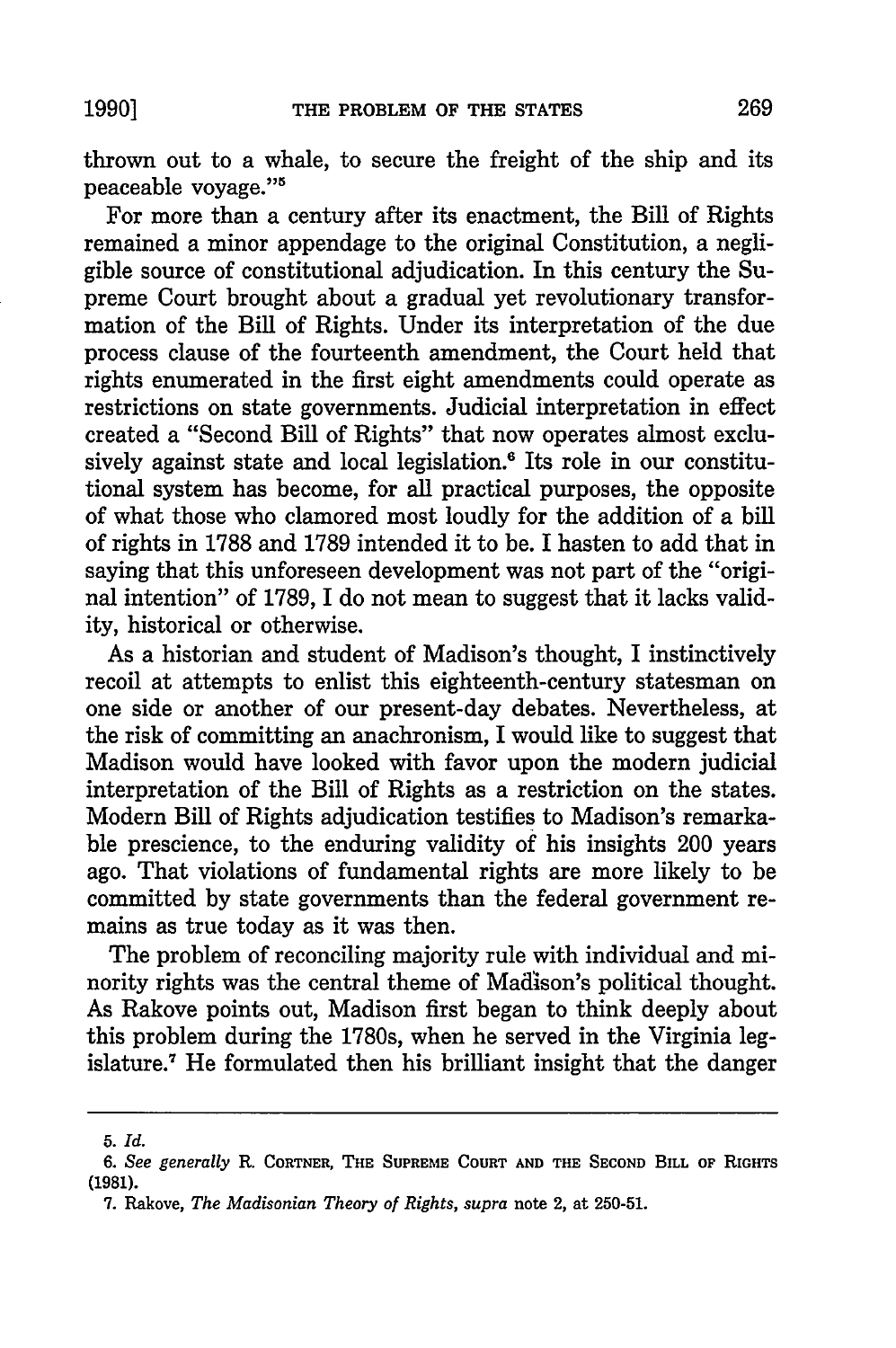to liberty lay not so much in the acts of an arbitrary government against the wishes of the people, "but, from acts in which the Government is the mere instrument of the major number of the constituents."" Because factions are endemic to free societies, legislation in the republican governments of the states frequently represented the selfish desires of interested majorities. A multiplicity of unwise and unjust laws was the bitter fruit of the establishment of independent republics in post-Revolutionary America.<sup>9</sup>

As Rakove says, this problem of the states, more than anything else, "drove the development of [Madison's] constitutional thinking in the mid-1780s."'10 The solution to the problem animated his plan to reform the national constitution. The novelty of his plan lay not so much in the means proposed to invigorate the general government but in his vision of a reconstituted national government as a bulwark against state government invasions of private rights. The chief advantage of a national government, Madison believed, was its negative capacity to prevent the abuse of power in the states. It would function as a steadying "anchor against the fluctuations which threaten shipwreck to our liberty."<sup>11</sup>

Madison realized that no amount of constitutional tinkering within the states themselves could solve the problem. As he explained in setting forth his theory of factions, the very smallness of the state jurisdictions facilitated the formation of factious majorities bent on carrying out their mischief under the guise of public law. The only way to control the states was by an external power-more precisely, by a power representing the entire nation of which the states were a part. Hence arose Madison's extraordinary proposal to vest the national legislature with a power to veto state laws "in all cases whatsoever. **"12**

The Philadelphia Convention rejected the veto on state laws, and for that reason Madison believed the Constitution did not re-

**<sup>8.</sup>** Letter from James Madison to Thomas Jefferson (Oct. 17, 1788), *reprinted in* 11 **THE PAPERS OF JAMES MADISON** 295, **298 (1977).**

*<sup>9.</sup> See* **G. WOOD, THE CREATION OF THE AMERICAN REPUBLIC, 1776-1787** 393-413 **(1969).**

**<sup>10.</sup>** Rakove, *The Madisonian Theory of Rights, supra* **note** 2, **at 251.**

<sup>11.</sup> Letter from James Madison to George Washington (Dec. 14, 1787), *reprinted in* 10 **THE** PAPERS **OF JAMES** MADISON 327 (1977).

<sup>12.</sup> *See* Hobson, *The Negative on State Laws: James Madison, the Constitution, and the Crisis of Republican Government,* 36 WM. **&** MARY Q. 215, **219** (1979).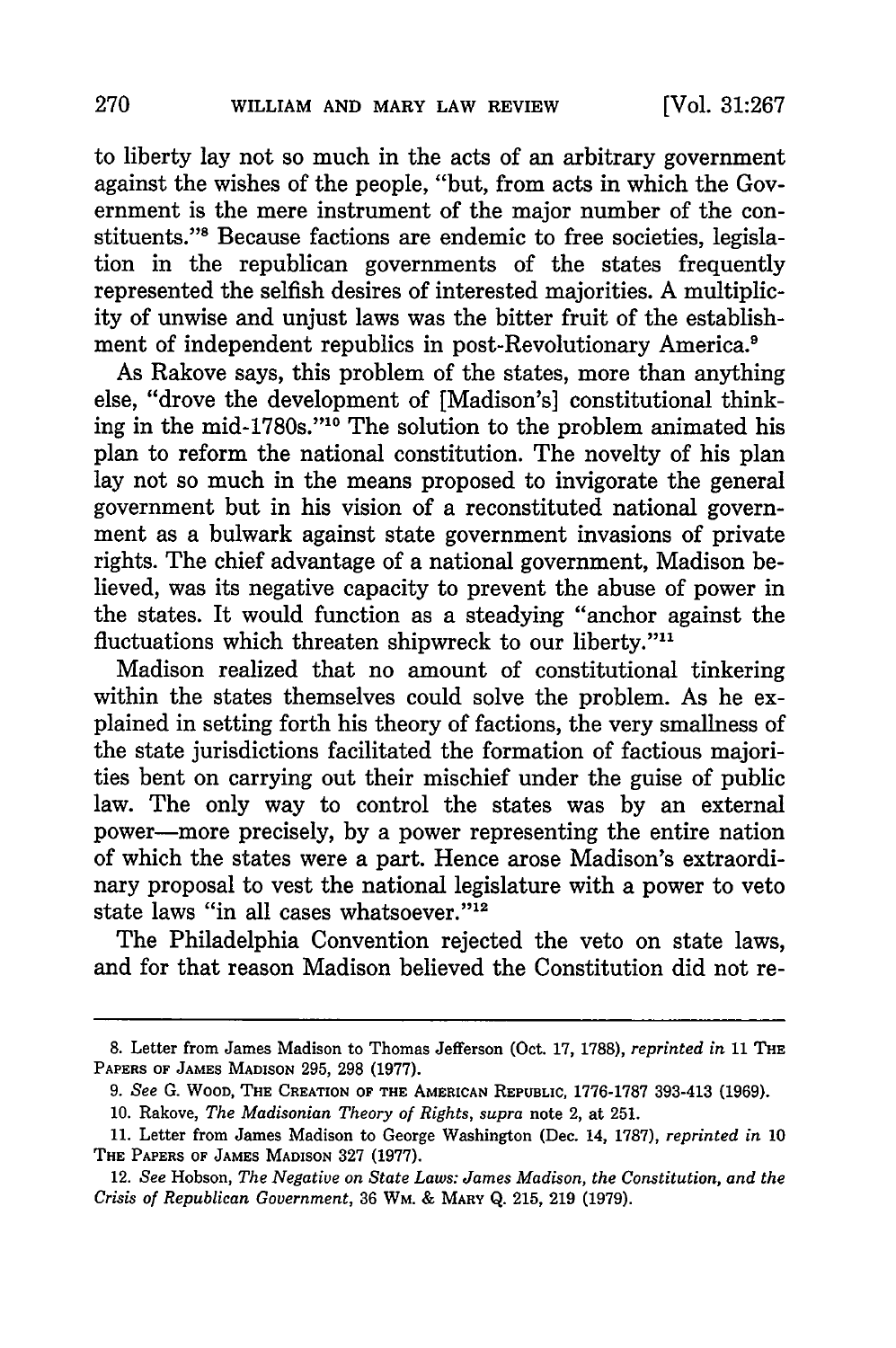ally solve the problem of the states. If he was less than enthusiastic about adding a bill of rights to the Constitution, it was because these amendments, as proposed by the various ratifying conventions, aimed at restricting the power of the federal government. The real danger to private rights, he continued to believe, lay in the states. Madison's original draft of amendments, submitted to Congress in June 1789, contained important restrictions on the states as well: "No state shall violate the equal rights of conscience, or the freedom of the press, or the trial by jury in criminal cases."<sup>13</sup> Of all the amendments he proposed, this one most truly represented his thinking. It was, he said, the "most valuable amendment on the whole list."<sup>14</sup> The amendment failed to get past the Senate, however, and its defeat is further proof that the main purpose of the Bill of Rights in 1789 was to appease states' rights sentiment. Almost alone among his fellow statesmen in 1789, Madison wished to extend the protections of a bill of rights to include protections against state governments.

Prescient as he was in so many ways, Madison in one important respect did not anticipate future developments. He did not foresee that the judiciary would become the principal expounder of the Constitution and the primary institution to guard against violations of fundamental rights. Judicial enforcement of the prohibitions and restrictions enumerated in the Constitution was at best a minor and probably ineffective means of protecting against legislative encroachments. In stating his arguments in favor of a bill of rights, Madison omitted one that had "great weight" with Jefferson, namely, "the legal check which it puts into the hands of the judiciary."<sup>15</sup> Prompted by Jefferson, Madison did include this point in his long speech introducing the amendments in June 1789, but clearly as a subsidiary argument.<sup>16</sup>

The problem with judicial protection of fundamental rights was that, even conceding that courts might be sufficiently powerful and independent to resist legislative invasions of rights, judicial inter-

**<sup>13.</sup>** Amendments to Constitution (June **8, 1789),** *reprinted in* 12 **THE PAPERS OF JAMES MADISON** 202 **(1979).**

<sup>14.</sup> Amendments to Constitution (Aug. **17, 1789),** *supra* note **13,** at 344.

**<sup>15.</sup>** Letter from Thomas Jefferson to James Madison (Mar. **15, 1789),** *reprinted in* 12 **THE** PAPERS **OF JAMES MADISON 13, 13** (1979).

**<sup>16.</sup> Amendments** to Constitution, *supra* **note 13, at 207.**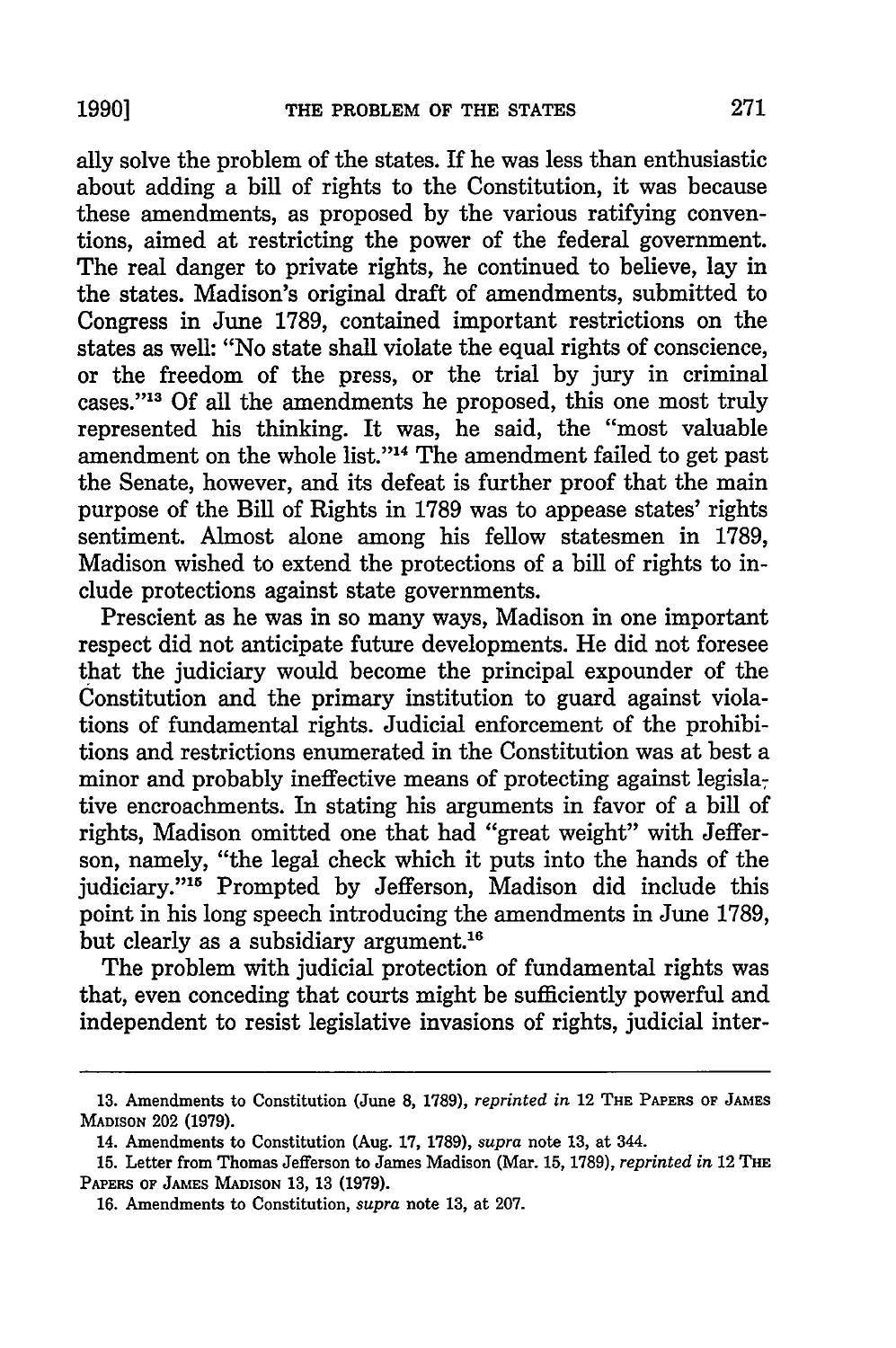vention came too late, after the injury had already occurred. Moreover, judicial redress was cumbersome and costly. Madison believed it far better "to prevent the passage of a law, than to declare it void after it is passed." $17$  Instead of judicial review, then, Madison favored a more radical approach, a constitutional design that would prevent bad or unjust laws from being enacted in the first place. Thus state laws would be subject to veto by the national legislature. Another pet proposal of Madison's, as Rakove points out, was designed to accomplish this purpose in regard to federal legislation.<sup>18</sup> The proposal was to bring together members of the executive and judiciary in a "[c]ouncil of revision" that would possess a limited veto power over bills passed by the national legislature. This limited veto would extend to Congress' negative on state legislation as well.<sup>19</sup> Although judges were to have an important share in the revisionary power, they would be acting here not in their judicial capacity but as ordinary legislators. Not only could they strike down legislation at its birth, but they could do so on grounds of bad policy as well as unconstitutionality.

If the negative on state laws and the council of revision had somehow made it into the Constitution, judicial review would not have been necessary. As Madison explained some years later, one purpose of allowing the judiciary to participate in the revisionary power over legislative bills was to preclude "the question of Judiciary annulment of Legislative *Acts."20* Revisionary power, indeed, was antithetical to the doctrine of judicial review. John F. Mercer, a supporter of the council of revision proposal at the Philadelphia Convention, "disapproved of the Doctrine that the Judges as expositors of the Constitution should have authority to declare a law void. He thought laws ought to be well and cautiously made, and then to be uncontroulable."21

<sup>17.</sup> Letter from James Madison to Thomas Jefferson (Oct. 24, 1787), *reprinted in* 10 **THE** PAPERS **OF JAMES MADISON** 205, 211 (1977).

<sup>18.</sup> Rakove, *The Madisonian Theory of Rights, supra* note 2, at 264-65.

<sup>19.</sup> Resolutions Proposed by Mr. Randolph for the Virginia Plan (May 29, 1787), *reprinted in* **10 THE PAPERS OF JAMES** MADISON **15, 16 (1977).**

<sup>20.</sup> Letter from James Madison to James Monroe (Dec. **27, 1817),** *reprinted in* **8 THE WRITINGS OF JAMES MADISON** 403, 406-07 **(1908).**

<sup>21. 2</sup> **THE** RECORDS OF THE FEDERAL **CONVENTION** OF 1787 298 (M. Farrand rev. ed. 1966).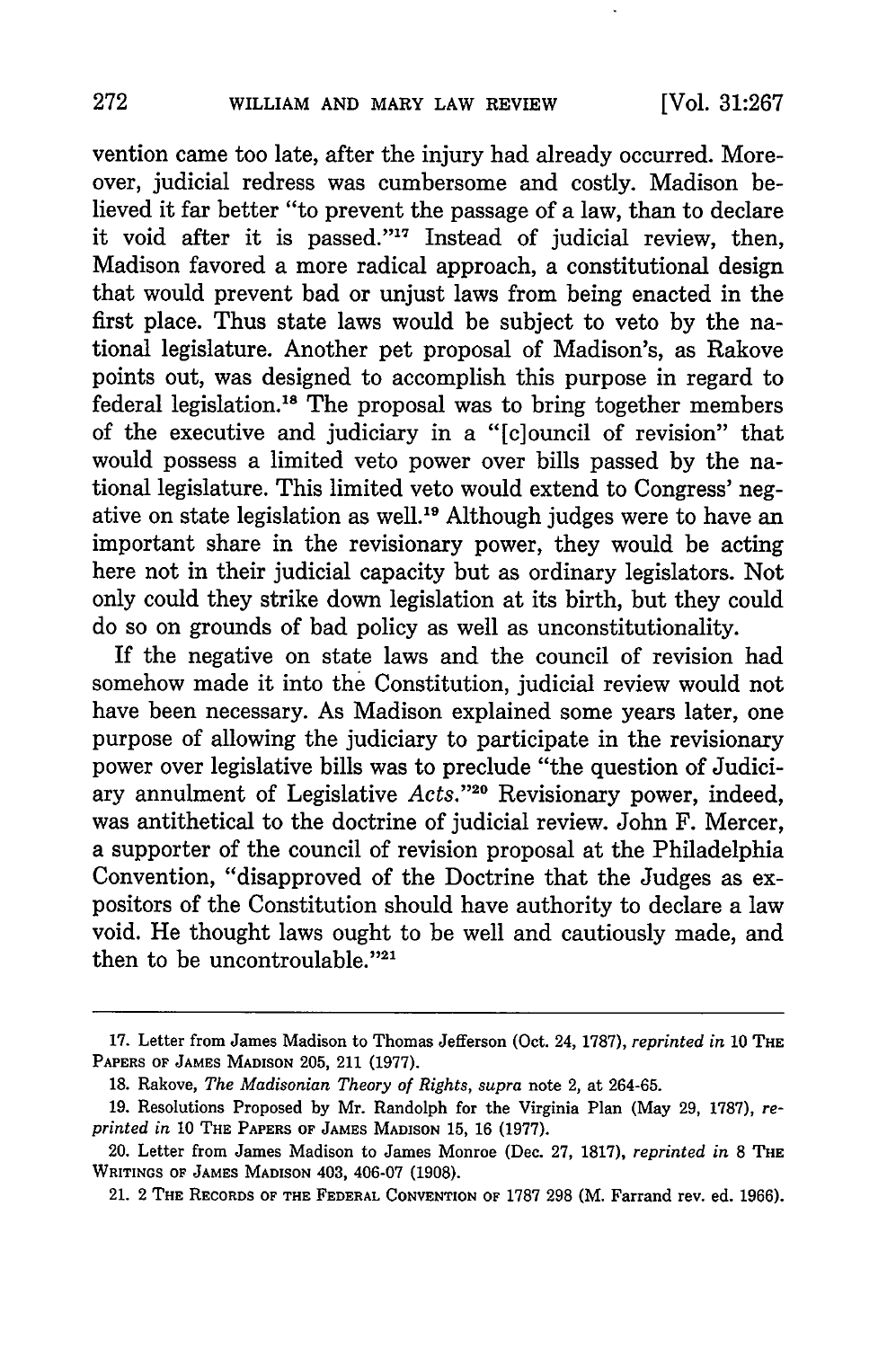As things turned out, Americans chose subsequent judicial review over prior legislative veto and judicial revision. While Madison, too, eventually accepted judicial review, privately, I submit, he never really abandoned his preference for either the negative or the council of revision. Still, while denying in 1787 that judicial review could replace a veto on state laws, Madison lived long enough to see the judiciary become a more powerful institution than he believed possible at the time the Constitution was formed.

As the nominal defendant in William Marbury's application for a writ of mandamus in 1803, Secretary of State Madison had a foretaste of what the judiciary might become in the hands of a creative jurist like John Marshall.<sup>22</sup> Although these two Virginians were at odds politically, after 200 years their similarities rather than their differences stand out, at least on fundamental questions touching the nature of the American federal system. Like Madison, Marshall believed the essential purpose of the Constitution was to be a check on state governments. Judicial review by the Marshall Court was exercised almost exclusively against state laws. A seemingly innocuous clause of the Constitution, prohibiting the states from impairing the obligation of contracts, became the Court's principal weapon for invalidating state laws.23 Marshall's broad reading of that clause brought within the Court's purview a far larger class of state legislation than was contemplated by anyone at the time the Constitution was adopted. The contract clause was not a negative "in all cases whatsoever," but it was an effective means of accomplishing the same purposes Madison had in mind-notably, voiding laws that infringed the rights of property.

As noted above, the Bill of Rights amendments of 1789 were intended as restrictions on the power of the federal government. This view received official sanction in 1833 in John Marshall's opinion in *Barron v. Baltimore.24* In that case, the Supreme Court rejected the contention that the fifth amendment applied to the states as well as to the federal government. As a consequence, until the adoption of the fourteenth amendment after the Civil War, the

<sup>22.</sup> *See* Marbury v. Madison, **5 U.S. (1** Cranch) 137 (1803).

**<sup>23.</sup> U.S.** CONsT. **art.** I, § **10.** *See generally* B. **WRIGHT, THE** CONTRACT **CLAUSE OF THE CON-STITUTION (1938).**

<sup>24.</sup> **32 U.S. (7 Pet.)** 243, 247-48 **(1833).**